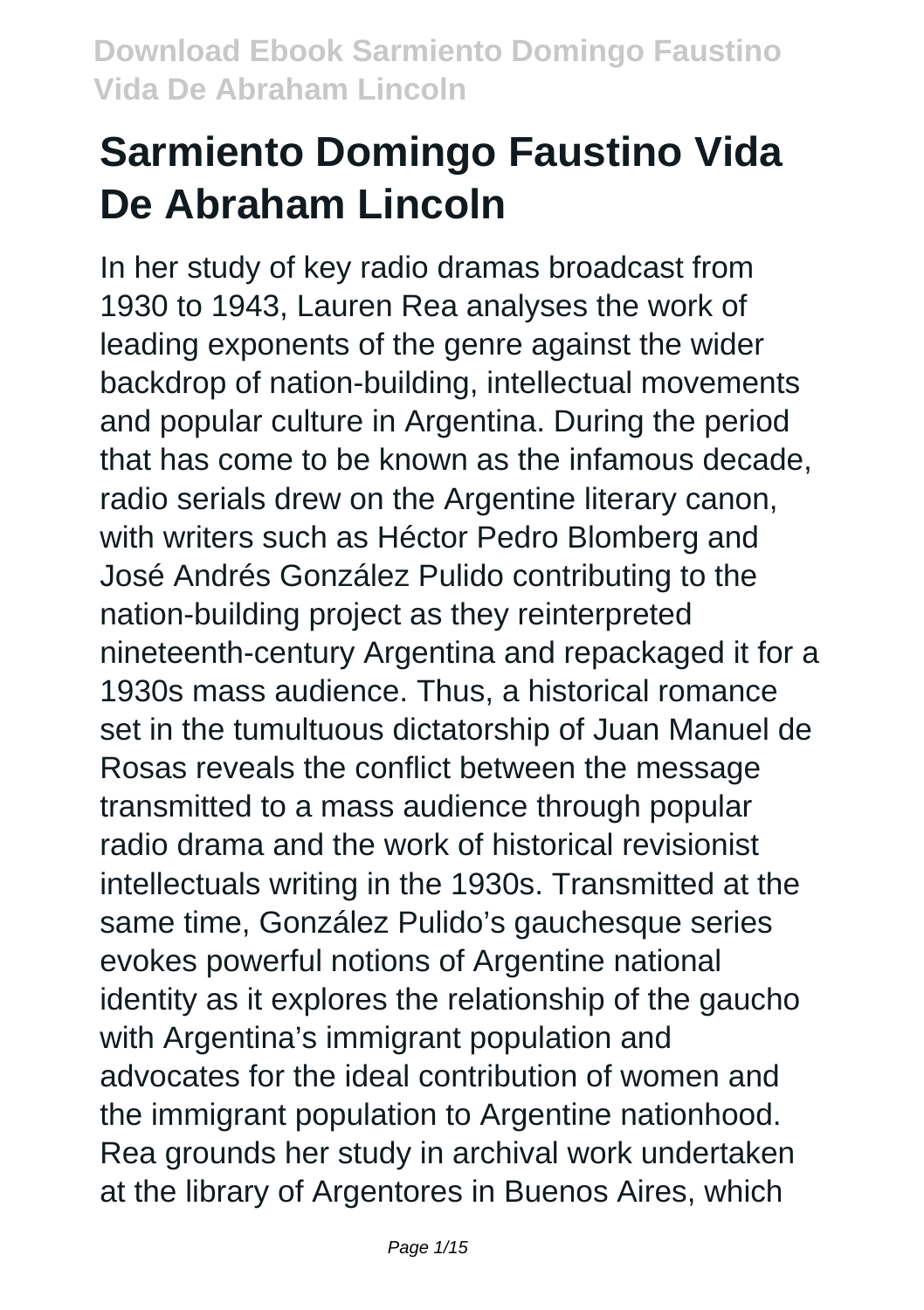holds the only surviving collection of scripts of radio serials from the period. Rea's book recovers the contribution that these products of popular culture made to the nation-building project as they helped to shape and promote the understanding of Argentine history and cultural identity that is widely held today. The sinister "jungle"--that ill-defined and amorphous place where civilization has no foothold and survival is always in doubt--is the terrifying setting for countless works of the imagination. Films like Apocalypse Now, television shows like Lost, and of course stories like Heart of Darkness all pursue the essential question of why the unknown world terrifies adventurer and spectator alike. In Jungle Fever, Charlotte Rogers goes deep into five books that first defined the jungle as a violent and maddening place. The reader finds urban explorers venturing into the wilderness, encountering and living among the "native" inhabitants, and eventually losing their minds. The canonical works of authors such as Joseph Conrad, Andre Malraux, Jose Eustasio Rivera, and others present jungles and wildernesses as fundamentally corrupting and dangerous. Rogers explores how the methods these authors use to communicate the physical and psychological maladies that afflict their characters evolved symbiotically with modern medicine. While the wilderness challenges Conrad's and Malraux's European travelers to question their civility and Page 2/15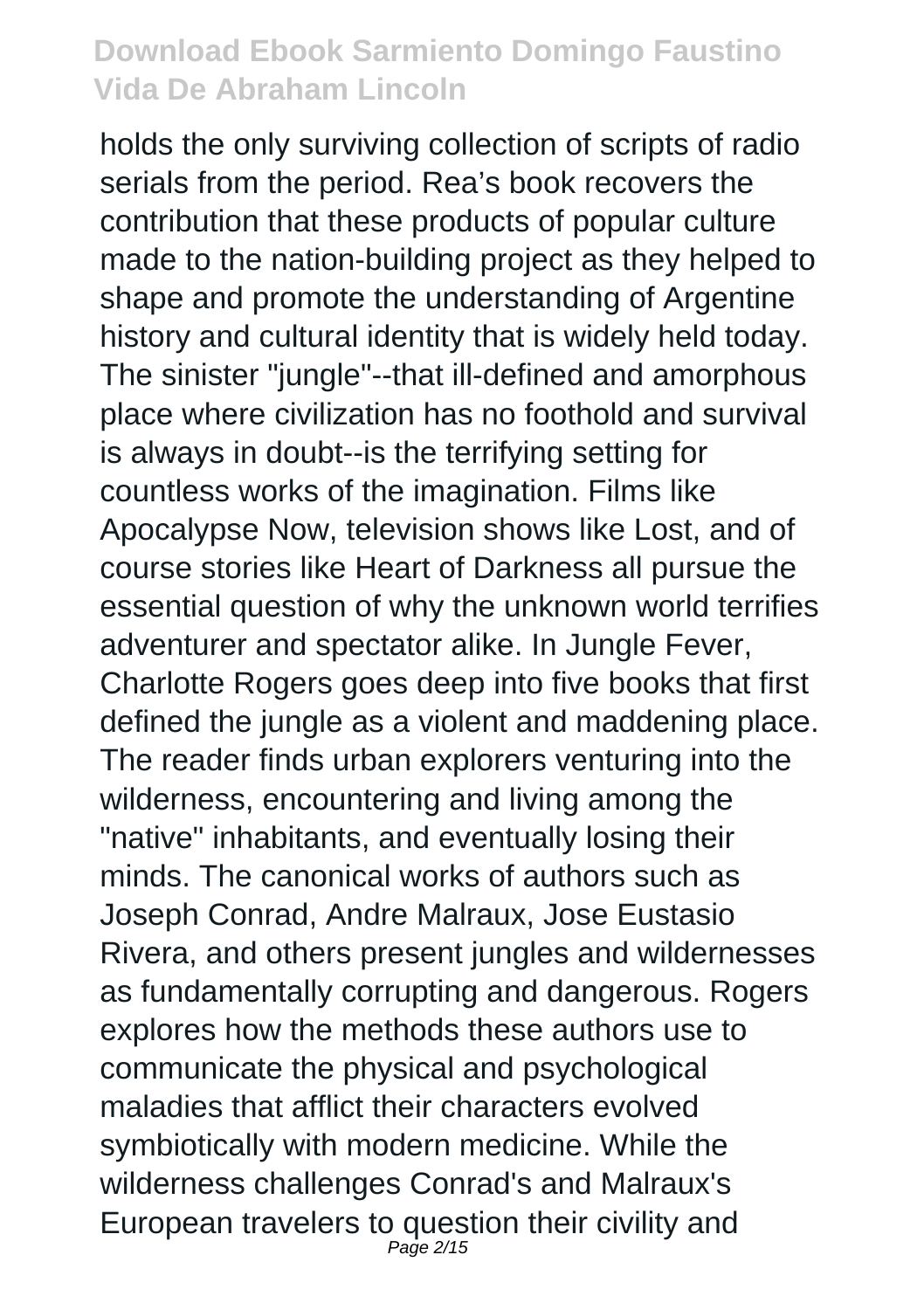mental stability, Latin American authors such as Alejo Carpentier deftly turn pseudoscientific theories into their greatest asset, as their characters transform madness into an essential creative spark. Ultimately, Jungle Fever suggests that the greatest horror of the jungle is the unknown regions of the character's own mind.

Hardcover reprint of the original 1866 edition beautifully bound in brown cloth covers featuring titles stamped in gold, 8vo - 6x9". No adjustments have been made to the original text, giving readers the full antiquarian experience. For quality purposes, all text and images are printed as black and white. This item is printed on demand. Book Information: Sarmiento, Domingo Faustino. Vida De Abran Lincoln, Dcimo Sesto Presidente De Los Estados Unidos. Precidida ! De Una Introduccion. Indiana: Repressed Publishing LLC, 2012. Original Publishing: Sarmiento, Domingo Faustino. Vida De Abran Lincoln, Dcimo Sesto Presidente De Los Estados Unidos. Precidida ! De Una Introduccion, . Nueva York, D. Appleton Y Ca., 1866. During the 18th century, visitors would come and attend the British Parliament sessions in order to understand how a representative assembly could technically function, because politics is not only about ideas, but also a lot about practices and techniques. A great deal has been written on the circulation of political ideas during the 19th century, Page 3/15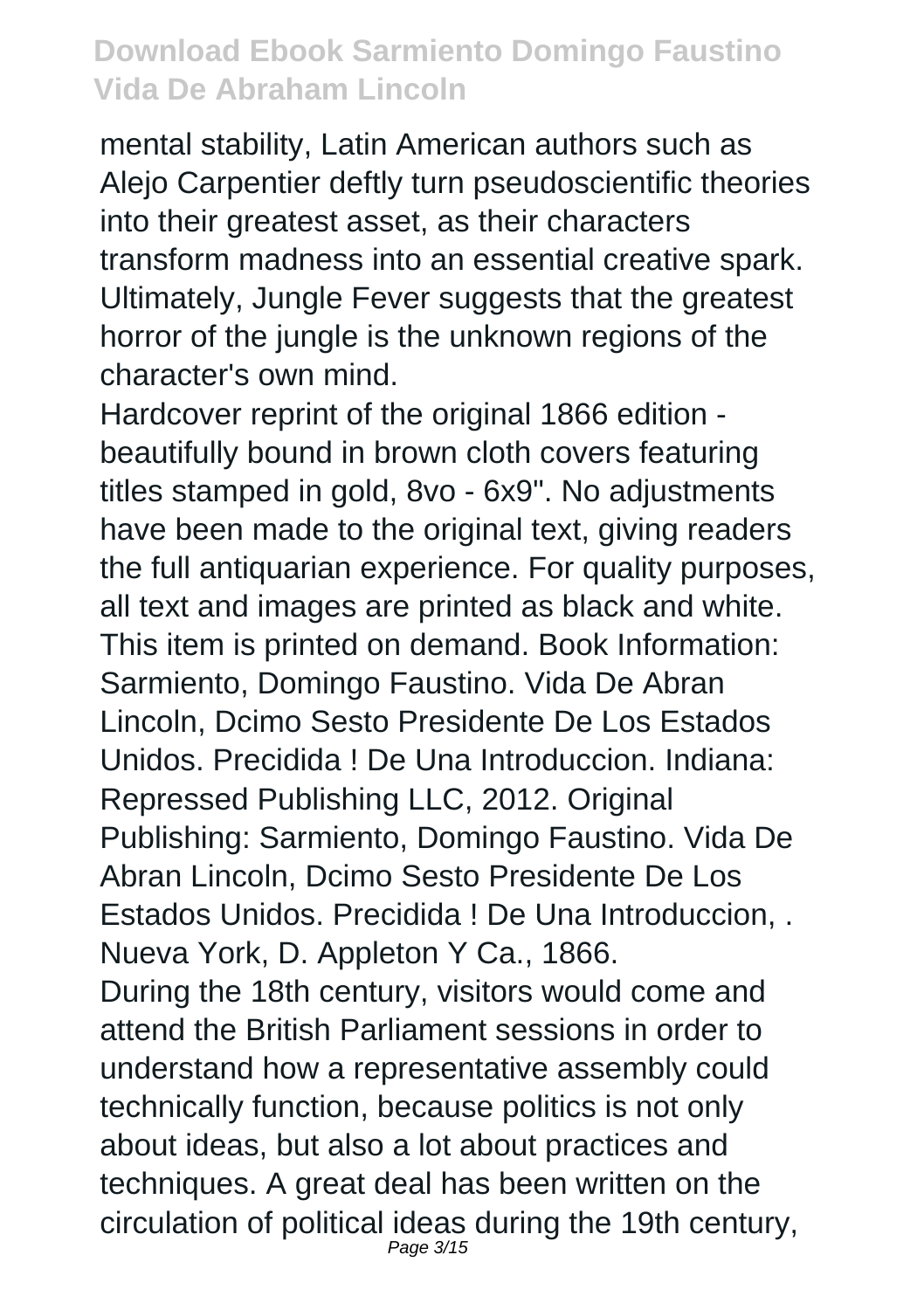and on the part played by exiles, refugees and military volunteers in this intellectual mobility. However, less is known of what constitutes, in the end, politics: not only ideas, but practices, the material implementation of politics. How does one debate, vote, or demonstrate? What is political representation? How does one "start" a political party, and run it? All the political engineering, of the 19th century, the period of the birth of modern politics, has been the result of an intense circulation of exiles, which, along with bringing in new ideas, borrowed new ways of "making politics". This is what this book contemplates through a wide range of examples showing how exile turned out to be, during the century of the revolutions, the laboratory of a new political grammar and of political practices resulting in the cross-fertilization between host countries and exiled communities.

Domingo Faustino Sarmiento, president of Argentina from 1868 to 1874, is best known as an educator and as the author of Civilization and Barbarism: The Life of Juan Facundo Quiroga, generally referred to as El Facundo. The contributors to this volume call attention to other facets of Sarmiento's life and to the results of the programs he encouraged. Each contributor has his or her own image of Sarmiento, but whether re-assessing him as a writer, a thinker, or as an advocate of democracy and economic development, all are aware of how the underlying Page 4/15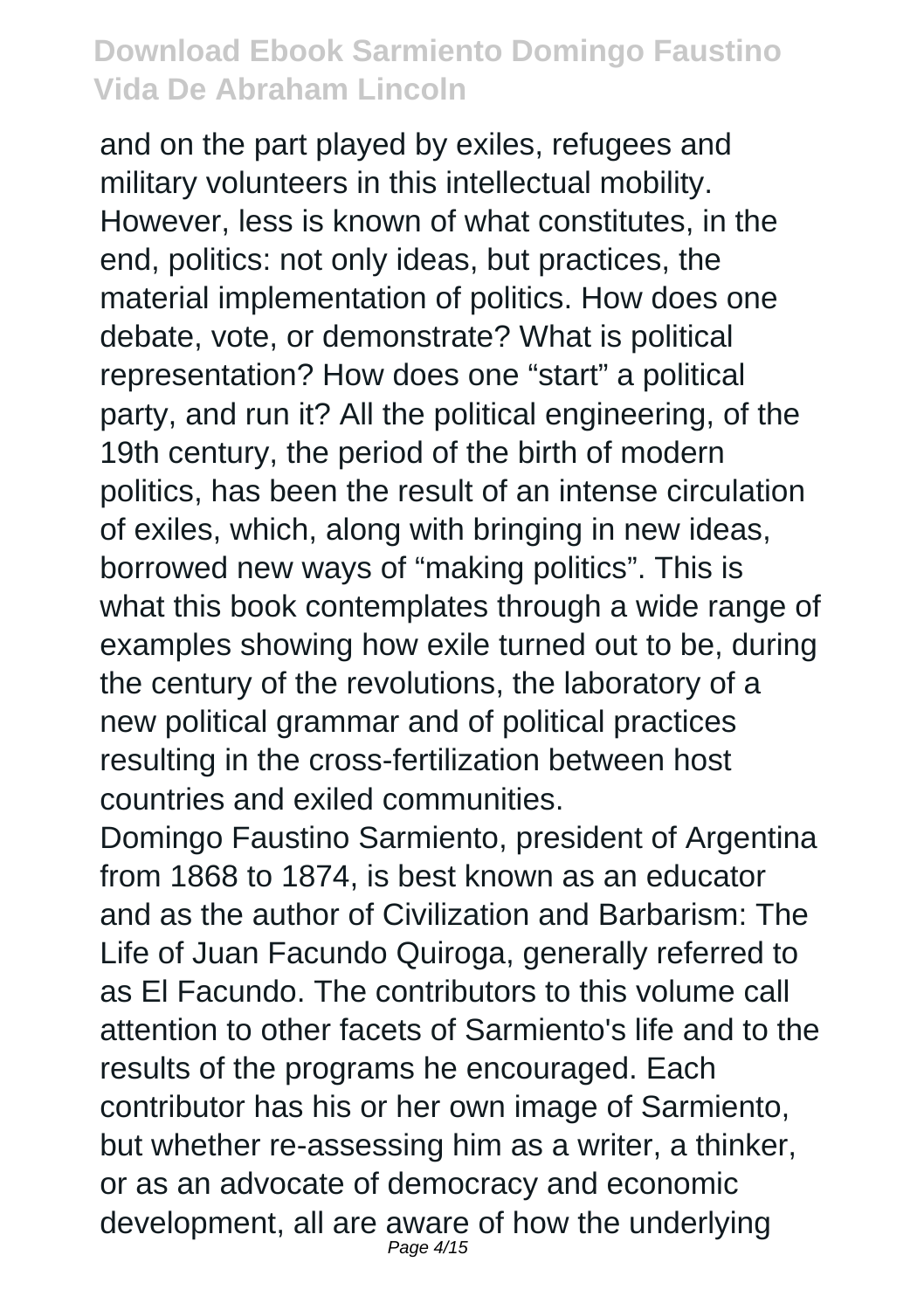theme of El Facundo - the clash between urban and rural worlds, between civilization and barbarism influenced his outlook. Their essays add to our knowledge not only of Sarmiento, but also of a key transitional period in Argentina's development. First published in 1997. Routledge is an imprint of Taylor & Francis, an informa company. Sarmiento utilizó la figura de Juan Facundo Quiroga (1788-1835) para realizar un estudio de la barbarie: en Facundo Quiroga no sólo se ve a un caudillo, sino también una manifestación de la vida argentina. consecuencia de la colonización y de las peculiaridades del terreno. A través de la biografía del militar, Sarmiento intentó entender los mecanismos del poder tiránico en la Argentina de la época.

Vida de Juan Facundo QuirogaBiblioteca Cervantes Virtual

This book examines the study of natural history in the Spanish empire in the years 1750-1850. During this period, Spain made strenuous efforts to survey, inventory and exploit the natural productions of her overseas possessions, orchestrating a serries of scientific expeditions and cultivating and displaying American fauna and flora in metropolitan gardens and museums. This book assesses the cultural significance of natural history, emphasising the figurative and utilitarian value with which eighteenthcentury Spaniards invested natural objects, from Page 5/15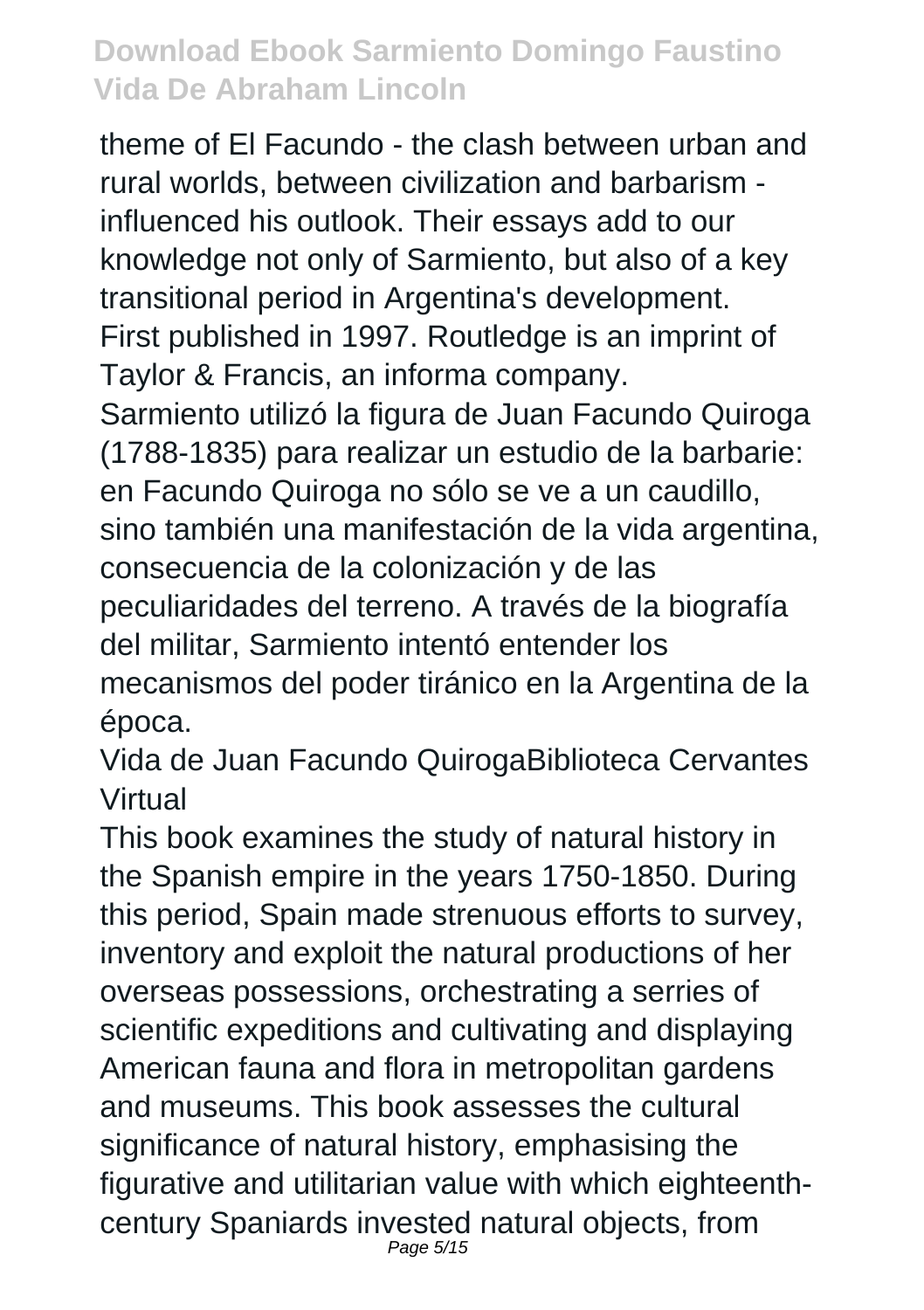globetrotting elephants to three-legged chickens. It considers how the creation, legitimisation and dissemination of scientific knowledge reflected broader questions of imperial power and national identity. This book will be of particular interest to scholars and students of Spanish and Latin American History, the History of Science and Imperial Culture

"The Oxford Handbook of Comparative Political Theory provides an entry point into this burgeoning field by both synthesizing and challenging the terms that motivate it. The handbook demonstrates how mainstream political theory can and must be enriched through attention to genuinely global, rather than parochially Euro-American, contributions to political thinking. Entries emphasize exploration of substantive questions about political life-ranging from domination to political economy to the politics of knowledge-in a range of global contexts, with attention to whether and how those questions may be shared, contested, or reformulated across differences of time, space, and experience. They connect comparative political theory to cognate disciplines including postcolonial theory, area studies, and comparative politics. Creative organizational tools such as tags and keywords aid in navigation of the handbook to help readers trace disruptions, thematic connections, contrasts, and geographic affinities across entries"--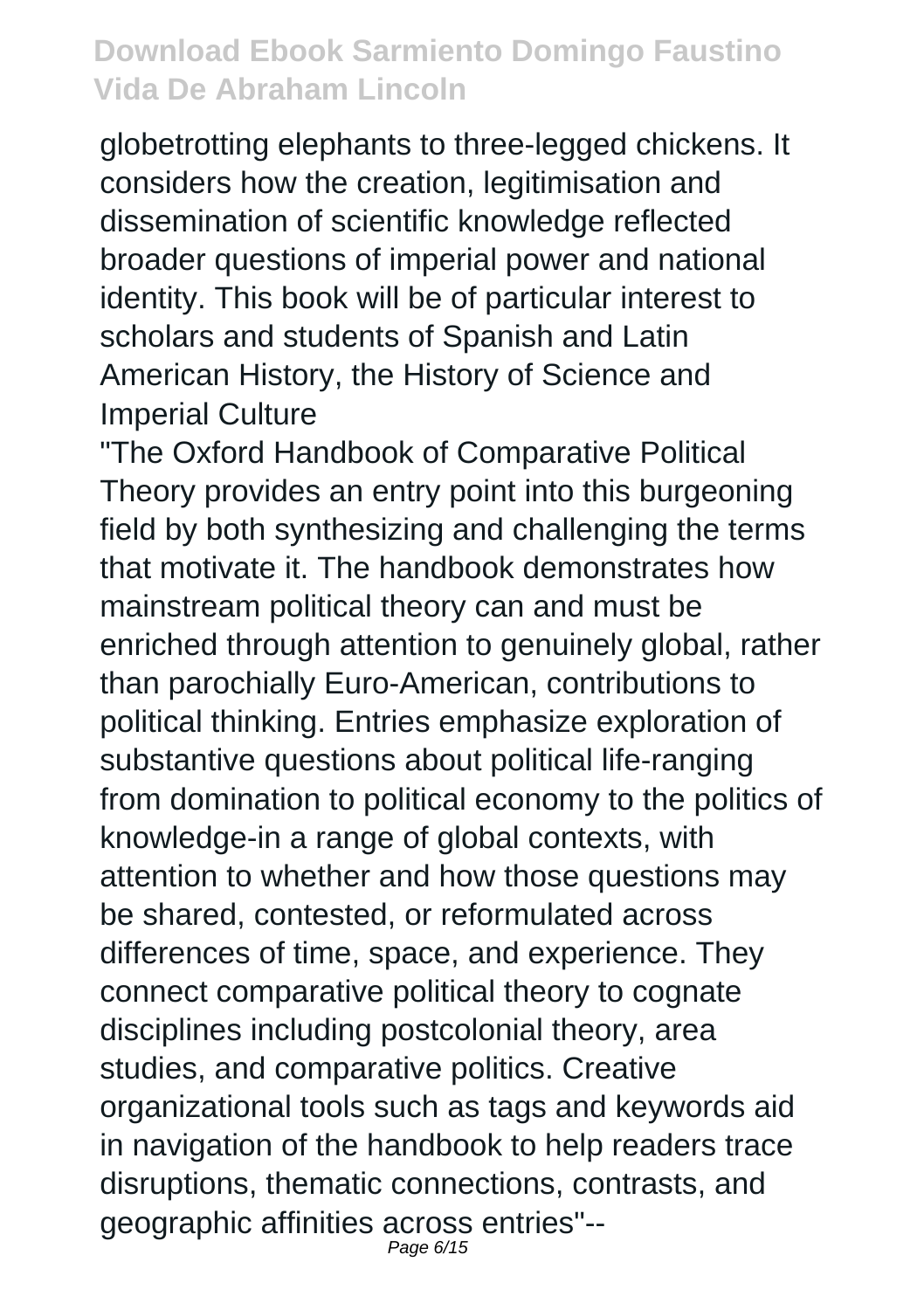#### empire.New World Studies

All three books in the American Book Award–winning Memory of Fire Trilogy available in a single volume for the first time. Eduardo Galeano's Memory of Fire Trilogy defies categorization—or perhaps creates its own. It is a passionate, razor-sharp, lyrical history of North and South America, from the birth of the continent's indigenous peoples through the end of the twentieth century. The three volumes form a haunting and dizzying whole that resurrects the lives of Indians, conquistadors, slaves, revolutionaries, poets, and more. The first book, Genesis, pays homage to the many origin stories of the tribes of the Americas, and paints a verdant portrait of life in the New World through the age of the conquistadors. The second book, Faces and Masks, spans the two centuries between the years 1700 and 1900, in which colonial powers plundered their newfound territories, ultimately giving way to a rising tide of dictators. And in the final installment, Century of the Wind, Galeano brings his story into the twentieth century, in which a fractured continent enters the modern age as popular revolts blaze from North to South. This celebrated series is a landmark of contemporary Latin American writing, and a brilliant document of culture. The nations of Latin America came into being without a strong sense of national purpose and identity. In The Invention of Argentina, Nicholas Shumway offers a cultural history of one nation's efforts to determine its nature, its destiny, and its place among the nations of the world. His analysis is crucial to understanding not only Argentina's development but also current events in the Argentine Republic.

In The Senses of Democracy, Francine R. Masiello traces a history of perceptions expressed in literature, the visual arts, politics, and history from the start of the nineteenth century to the present day. A wide transnational landscape frames the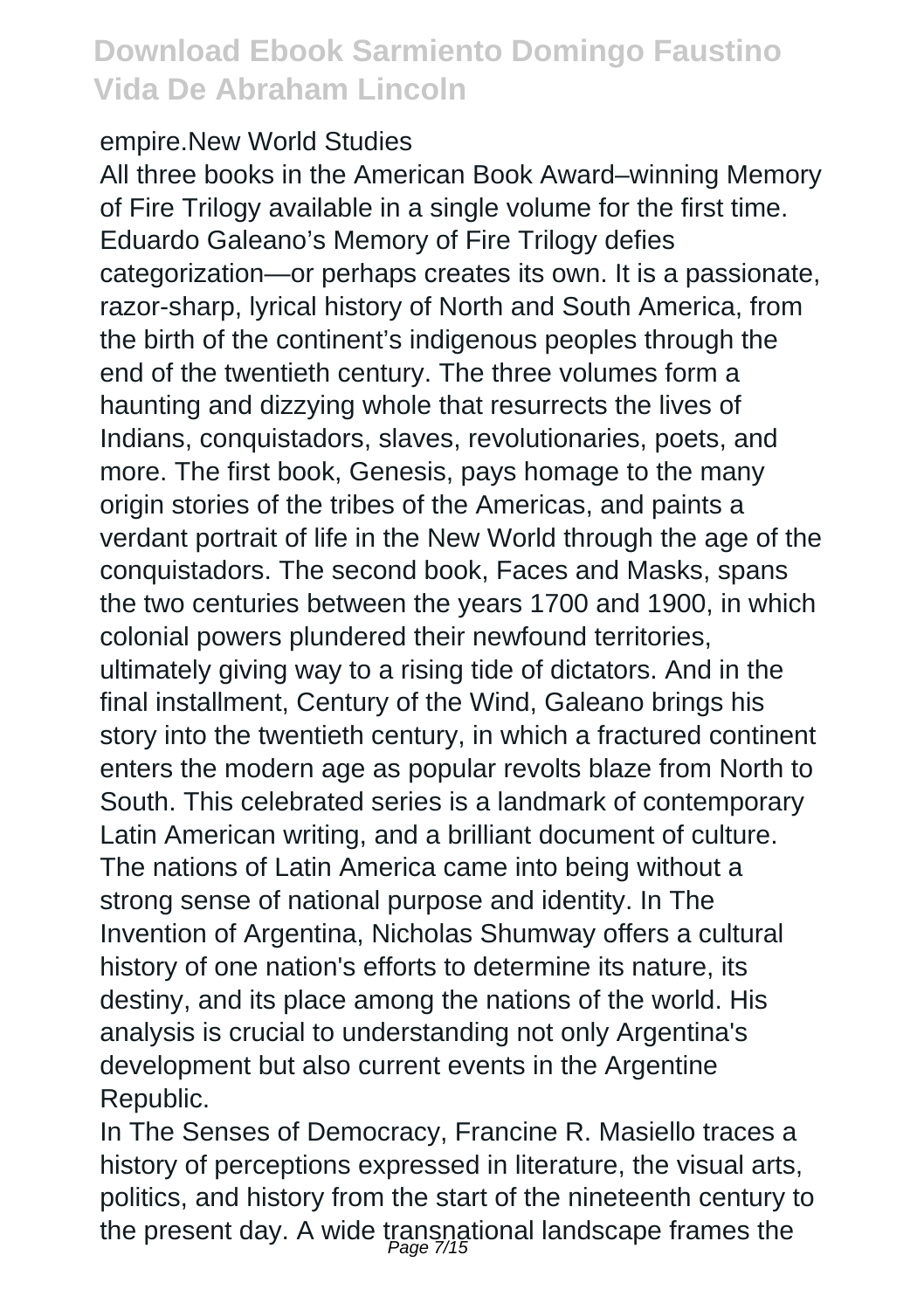book along with an original and provocative thesis: when the discourse on democracy is altered—when nations fall into crisis or the increased weight of modernity tests minds and nerves—the representation of our sensing bodies plays a crucial role in explaining order and rebellion, cultural innovation, and social change. Taking a wide arc of materials—periodicals, memoirs, political proclamations, and travel logs, along with art installations and fiction—and focusing on the technologies that supplement and enhance human perception, Masiello looks at the evolution of what she calls "sense work" in cultural texts, mainly from Latin America, that wend from the heights of romantic thought to the startling innovations of modernism in the early twentieth century and then to times of posthuman experience when cyber bodies hurtle through globalized space and human senses are reproduced by machines. Tracing the shifting debates on perceptions, The Senses of Democracy offers a new paradigm with which to speak of Latin American cultural history and launches a field for the comparative study of bodies, experience, pleasure, and pain over the continental divide. In the end, sense work helps us to understand how culture finds its location.

"A brilliant and sensitive portrayal not only of Canudos, but of the sertão more generally. By making the defenders of Canudos less spectacular and exceptional, [Levine] has rescued them from the museum of curiosities and restored them to the mainstream of backland life. It is about time we had such nuanced understanding about this tragic misunderstanding."—Steven C. Topik, Luso-Brazilian Review Nonfictional Romantic Prose: Expanding Borders surveys a broad range of expository, polemical, and analytical literary forms that came into prominence during the last two decades of the eighteenth century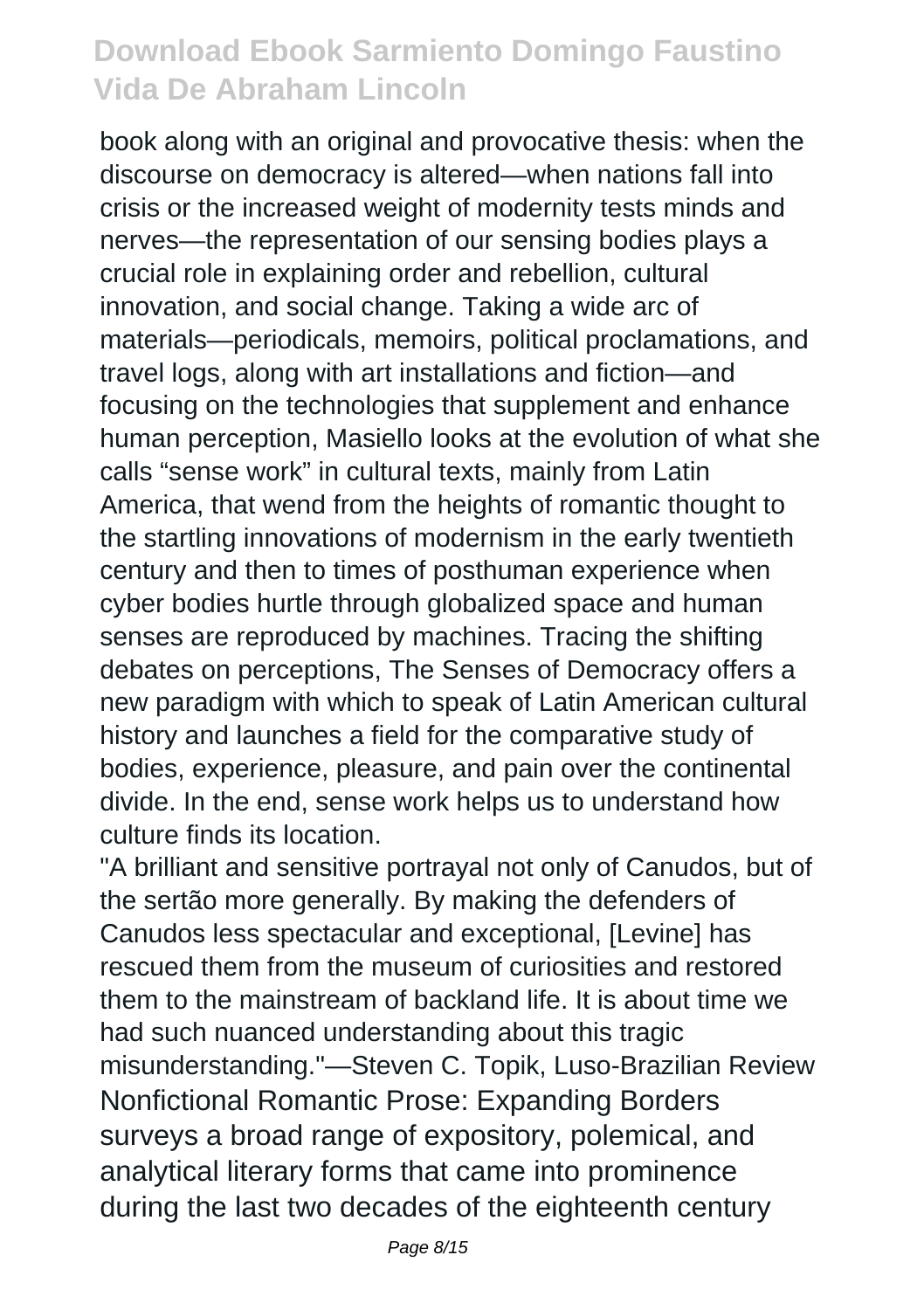and the first half of the nineteenth. They stand in contrast to better-known romantic fiction in that they endeavor to address the world of daily, empirical experience rather than that of more explicitly self-referential, fanciful creation. Among them are genres that have since the nineteenth century come to characterize many aspects of modern life like the periodical or the psychological case study; others flourished and enjoyed wide-spread popularity during the nineteenth century but are much less well-known today like the almanac and the diary. Travel narratives, pamphlets, religious and theological texts, familiar essays, autobiographies, literary-critical and philosophical studies, and discussions of the visual arts and music all had deep historical roots when appropriated by romantic writers but prospered in their hands and assumed distinctive contours indicative of the breadth of romantic thought. SPECIAL OFFER: 30% discount for a complete set order (5 vols.).The Romanticism series in the Comparative History of Literatures in European Languages is the result of a remarkable international collaboration. The editorial team coordinated the efforts of over 100 experts from more than two dozen countries to produce five independently conceived, yet interrelated volumes that show not only how Romanticism developed and spread in its principal European homelands and throughout the New World, but also the ways in which the affected literatures in reaction to Romanticism have redefined themselves on into Modernism. A glance at the index of each volume quickly reveals the extraordinary richness of the series' total contents. Romantic Irony sets the broader experimental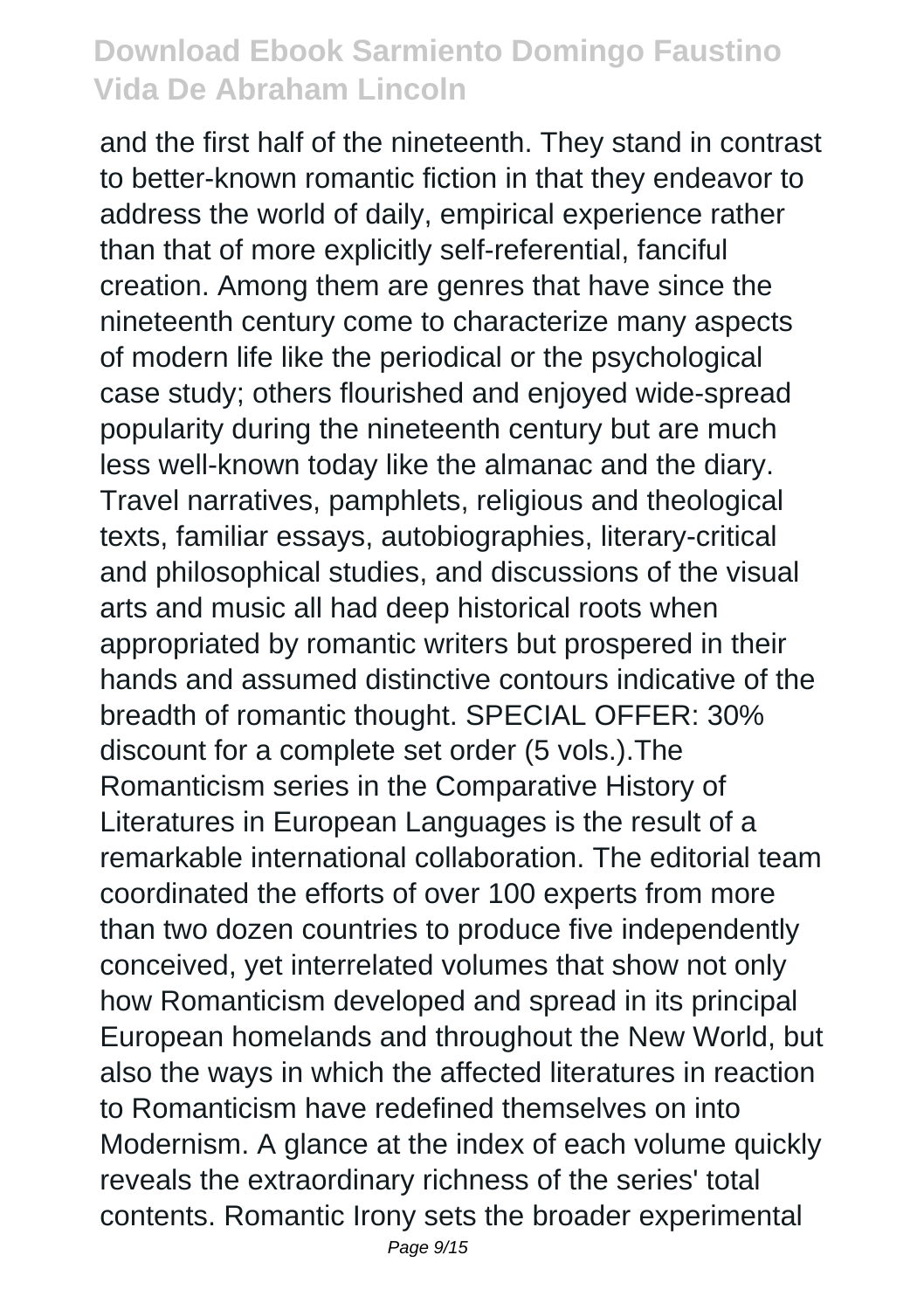parameters of comparison by concentrating on the myriad expressions of "irony" as one of the major impulses in the Romantic philosophical and artistic revolution, and by combining cross-cultural and interdisciplinary studies with special attention also to literatures in less widely diffused language streams. Romantic Drama traces creative innovations that deeply altered the understanding of genre at large, fed popular imagination through vehicles like the opera, and laid the foundations for a modernist theater of the absurd. Romantic Poetry demonstrates deep patterns and a sharing of crucial themes of the revolutionary age which underlie the lyrical expression that flourished in so many languages and environments. Nonfictional Romantic Prose assists us in coping with the vast array of writings from the personal and intimate sphere to modes of public discourse, including Romanticism's own selfcommentary in theoretical statements on the arts, society, life, the sciences, and more. Nor are the discursive dimensions of imaginative literature neglected in the closing volume, Romantic Prose Fiction, where the basic Romantic themes and story types (the romance, novel, novella, short story, and other narrative forms) are considered throughout Europe and the New World. This enormous realm is seen not just in terms of Romantic theorizing, but in the light of the impact of Romantic ideas and narration on later generations. As an aid to readers, the introduction to Romantic Prose Fiction explains the relationships among the volumes in the series and carries a listing of their tables of contents in an appendix. No other series exists comparable to these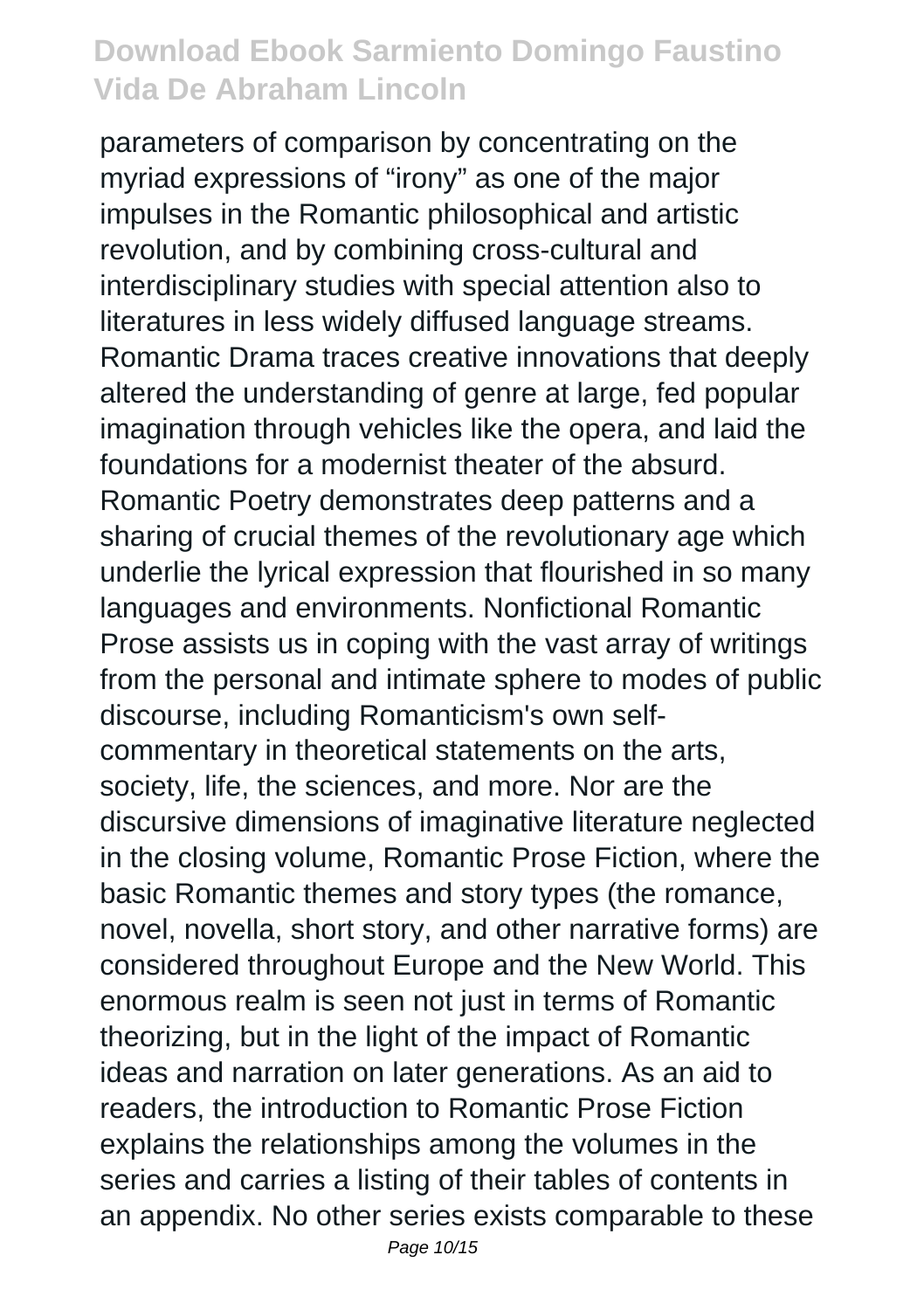volumes which treat the entirety of Romanticism as a cultural happening across the whole breadth of the "Old" and "New" Worlds and thus render a complex picture of European spiritual strivings in the late eighteenth and the nineteenth centuries, a heritage still very close to our age.

Containing more than 600 entries, this valuable resource presents all aspects of travel writing. There are entries on places and routes (Afghanistan, Black Sea, Egypt, Gobi Desert, Hawaii, Himalayas, Italy, Northwest Passage, Samarkand, Silk Route, Timbuktu), writers (Isabella Bird, Ibn Battuta, Bruce Chatwin, Gustave Flaubert, Mary Kingsley, Walter Ralegh, Wilfrid Thesiger), methods of transport and types of journey (balloon, camel, grand tour, hunting and big game expeditions, pilgrimage, space travel and exploration), genres (buccaneer narratives, guidebooks, New World chronicles, postcards), companies and societies (East India Company, Royal Geographical Society, Society of Dilettanti), and issues and themes (censorship, exile, orientalism, and tourism). For a full list of entries and contributors, a generous selection of sample entries, and more, visit the Literature of Travel and Exploration: An Encyclopedia website.

The contributions in this volume, a sequel to the volume published in 1986 (SiHoLS 34), treat many aspects of the history of the language sciences in Spain and in Hibero-America, from the Renaissance and 'Siglo de Oro' to the 20th century. Most papers were published in the journal Historiographia Linguistica; they were complemented with a few invited papers.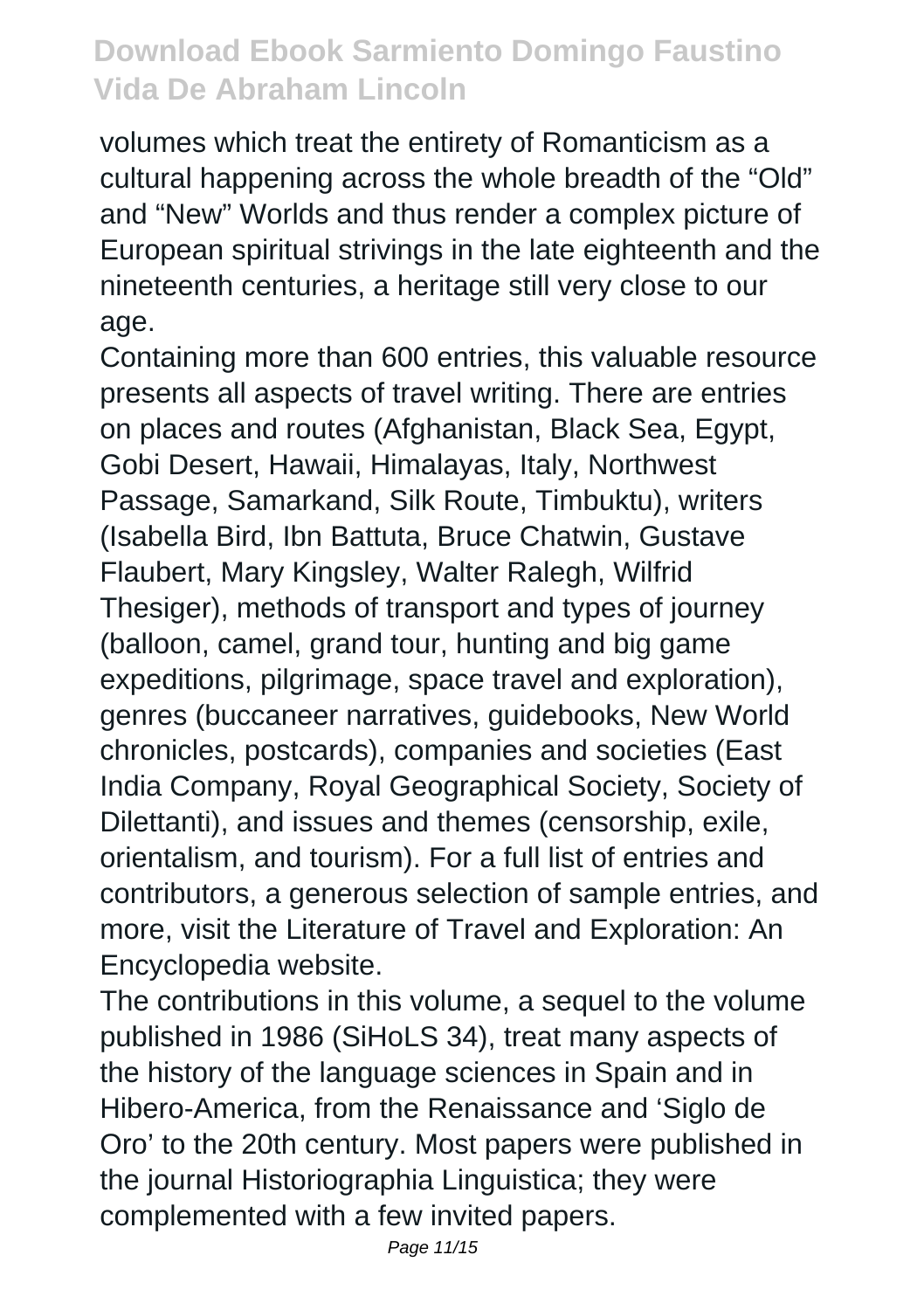This book traces the impact of exile in the formation of independent republics in Chile and the Río de la Plata in the decades after independence. Exile was central to state and nation formation, playing a role in the emergence of territorial borders and Romantic notions of national difference, while creating a transnational political culture that spanned the new independent nations. Analyzing the mobility of a large cohort of largely elite political émigrés from Chile and the Río de la Plata across much of South America before 1862, Edward Blumenthal reinterprets the political thought of wellknown figures in a transnational context of exile. As Blumenthal shows, exile was part of a reflexive process in which elites imagined the nation from abroad while gaining experience building the same state and civil society institutions they considered integral to their republican nation-building projects.

In 1845 two thinkers from the American hemisphere - the Argentinean statesman Domingo Faustino Sarmiento, and the fugitive ex-slave, abolitionist leader, and orator from the United States, Frederick Douglass - both published their first works. Each would become the most famous and enduring texts in what were both prolific careers, and they ensured Sarmiento and Douglass' position as leading figures in the canon of Latin American and U.S. African-American political thought, respectively. But despite the fact that both deal directly with key political and philosophical questions in the Americas, Douglass and Sarmiento, like African-American and Latin American thought more generally, are never read alongside each other. This may be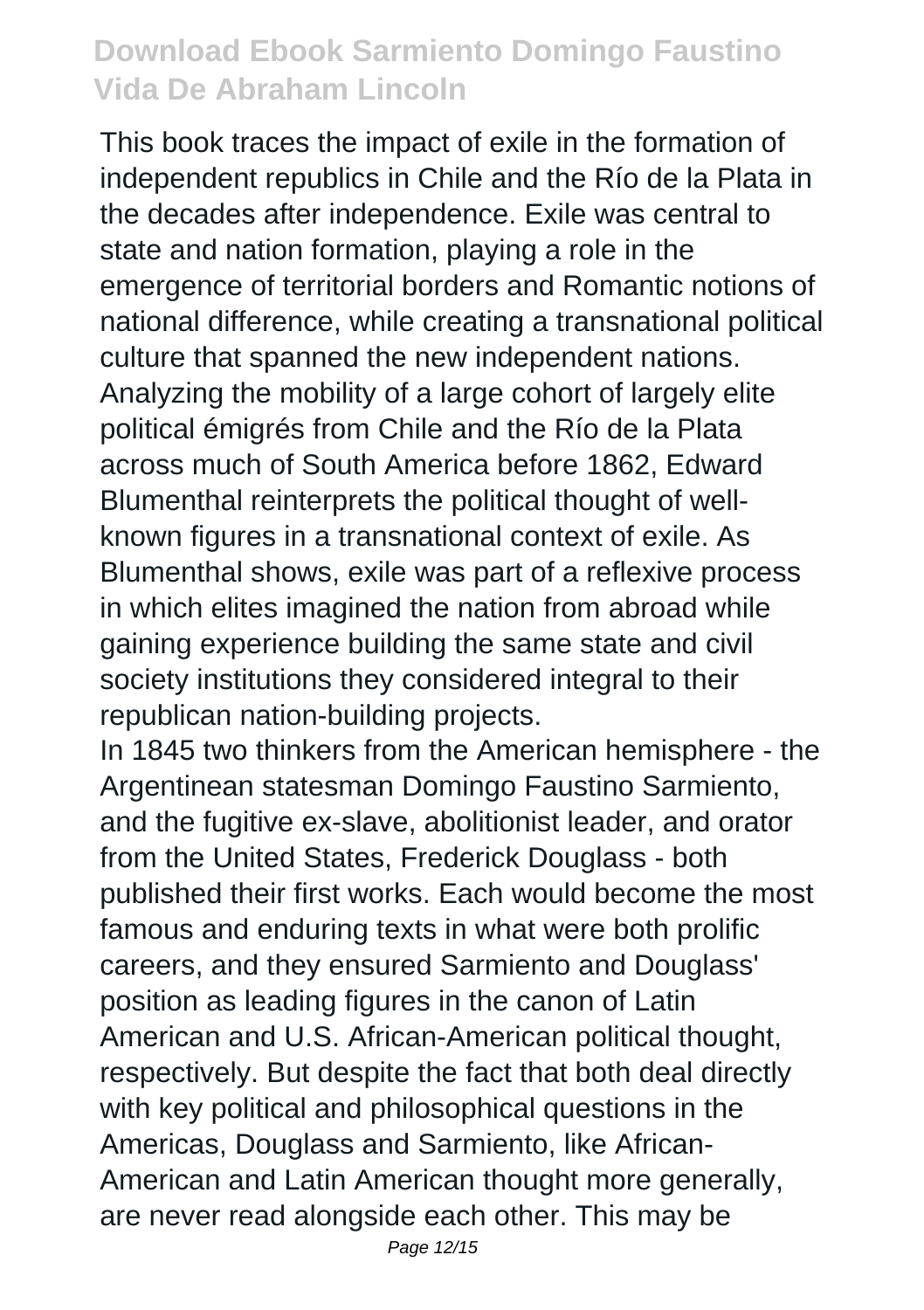because their ideas about race differed dramatically. Sarmiento advocated the Europeanization of Latin America and espoused a virulent form of anti-indigenous racism, while Douglass opposed slavery and defended the full humanity of black persons. Still, as Juliet Hooker contends, looking at the two together allows one to chart a hemispheric intellectual geography of race that challenges political theory's preoccupation with and assumptions about East / West comparisons, and questions the use of comparison as a tool in the production of theory and philosophy. By juxtaposing four prominent nineteenth and twentieth-century thinkers - Frederick Douglass, Domingo F. Sarmiento, W. E. B. Du Bois, and Jose Vasconcelos - her book will be the first to bring African-American and Latin American political thought into conversation. Hooker stresses that Latin American and U.S. ideas about race were not developed in isolation, but grew out of transnational intellectual exchanges across the Americas. In so doing, she shows that nineteenth and twentieth-century U.S. and Latin American thinkers each looked to political models in the 'other' America to advance racial projects in their own countries. Reading these four intellectuals as hemispheric thinkers, Hooker foregrounds elements of their work that have been dismissed by dominant readings, and provides a crucial platform to bridge the canons of Latin American and African-American political thought.

Cuando Sarmiento escribió el Facundo quiso relatar a través de la biografía del caudillo riojano la historia de un pueblo, el que expresaba Juan Facundo Page 13/15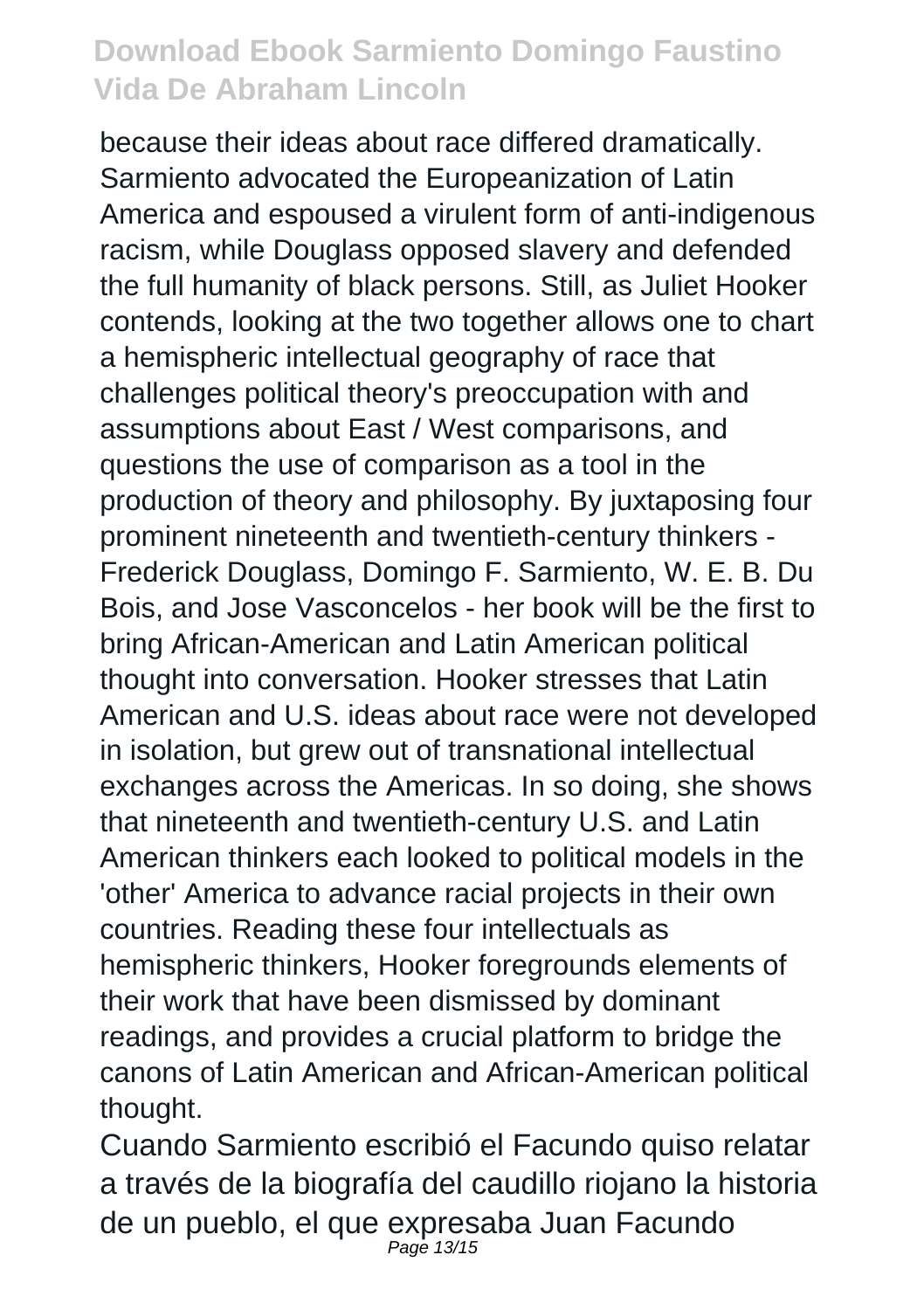Quiroga. Este aspecto valioso del Facundo, al considerar al caudillo como expresión del pueblo, no fue tomado en cuenta por la historiografía argentina. La influencia de Sarmiento proyectó la leyenda del Facundo como historia, a tal punto que muchos investigadores, tomaron como ciertos los datos que Sarmiento incorporaba sin ninguna base documental.

"A book as fascinating as the history it relates . . . Galeano is a satirist, realist, and historian." —Los Angeles Times For centuries, Europe's imperial powers brutally exploited the peoples and resources of the New World. While soldiers of fortune marched across continents in search of El Dorado, white settlers established plantations and trading posts along the coasts, altering the land and bringing disease and slavery with them. In the midst of a bloody collision of civilizations, the West has birthed new societies out of the old. In the second book of his Memory of Fire trilogy, Eduardo Galeano forges a new understanding of the Americas, history retold from a diverse collection of viewpoints. Spanning the end of empire and the age of revolutions, Faces and Masks brilliantly collects the strands of the past into an iridescent work of literature.

While contemporary scholars have taken a great interest in diversity or heterogeneity, this model is relatively new and literature of the past is still crying out for its place in the diversity model. This book Page 14/15